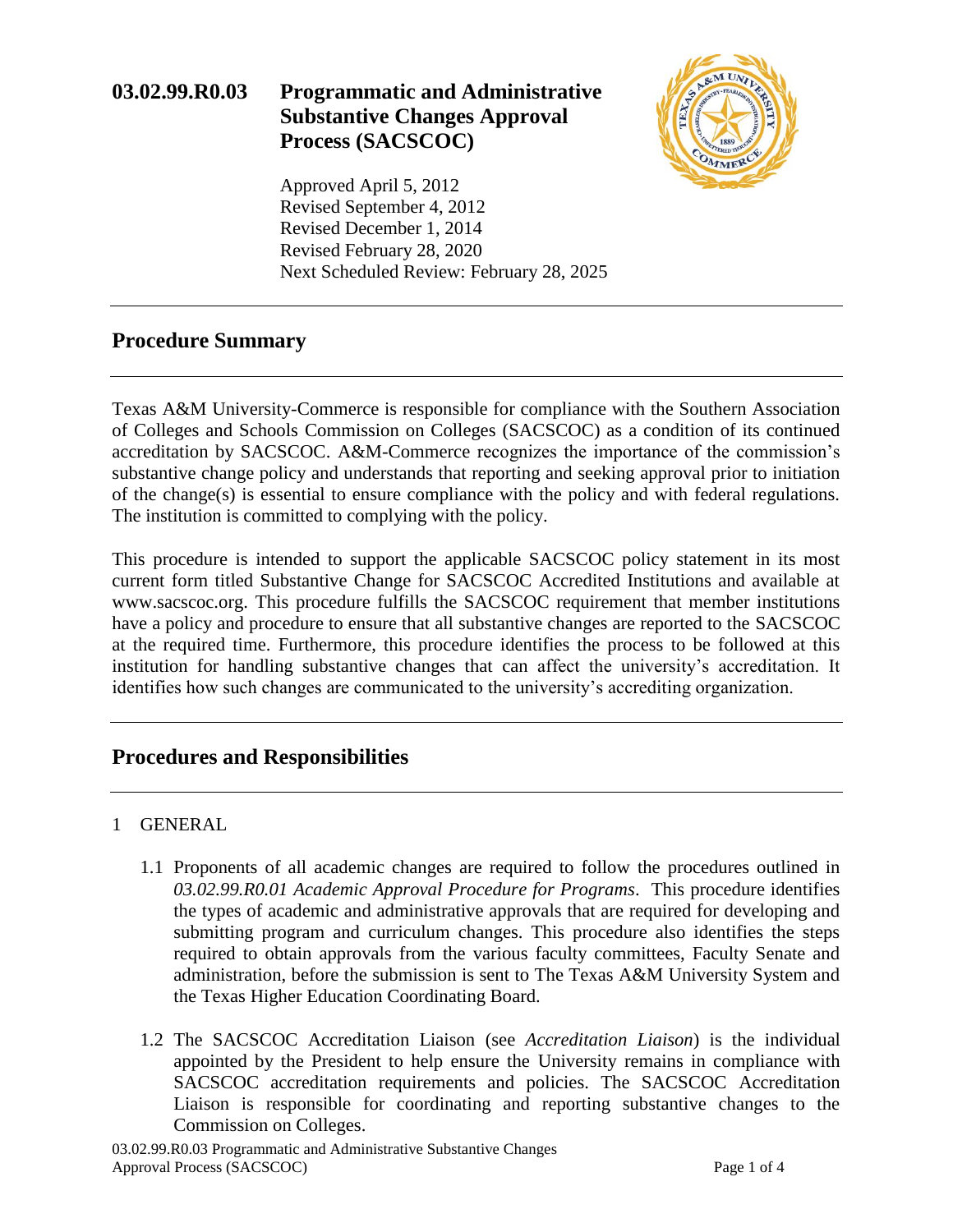The SACSCOC Accreditation Liaison will utilize the university curriculum review cycle to identify substantive changes related to the addition, deletion, or modification of courses and degree programs.

- 1.3 The current *SACSCOC Substantive Change Policy* with a glossary of definitions, various procedures, and parameters for the prospectus is available at [www.sacscoc.org;](http://www.sacscoc.org/) however, the document is lengthy and complex to interpret. Colleges who are proposing a program development, delivery, or change and are proposing curriculum development and change are required to seek guidance early in the process from the SACSCOC Accreditation Liaison, in order to determine if a prospectus must be submitted and/or notification made for prior approval by SACSCOC.
- 1.4 These processes can take extensive time. Program or curriculum changes, which require a prospectus, must be submitted six or more months prior to expected implementation. A prospectus can take up to four months to write and revise. Further, the SACSCOC approval process can require an on-site visit by a SACSCOC Committee to evaluate the proposed change prior to approval. If the program or curriculum change is one that requires SACSCOC approval, and approval has not been received by the University, the program or curriculum change will not be marketed nor implemented until the approval letter from SACSCOC is received in the President's Office.
- 1.5 In addition to the time needed for communicating approvals, implementation as well as inclusion in the university's catalog can be substantial, especially if the annual publishing cycle is missed.
- 1.6 Therefore, since many academic changes might be considered substantive change by SACSCOC, up to 18 months of lead-time is recommended.
- 1.7 Upon final approval of the required documents by the SACSCOC Accreditation Liaison, it is the responsibility of the President to inform the SACSCOC President of substantive changes.
- 1.8 This procedure will be reviewed annually by the SACSCOC Accreditation Liaison in an Executive Leadership Team meeting. Modifications to this procedure will be recommended as warranted.

#### 2 RESPONSIBILITIES

2.1 The Provost as well as associate/assistant provosts, vice presidents, deans, department heads, and directors have the fundamental responsibility to be generally aware of the types of changes which could be considered substantive; ask questions of the SACSCOC Accreditation Liaison; inform the SACSCOC Accreditation Liaison at the earliest point possible of proposals that might be considered a substantive change for the University; and provide any data, information, and/or prospectus necessary to comply with SACSCOC as applicable.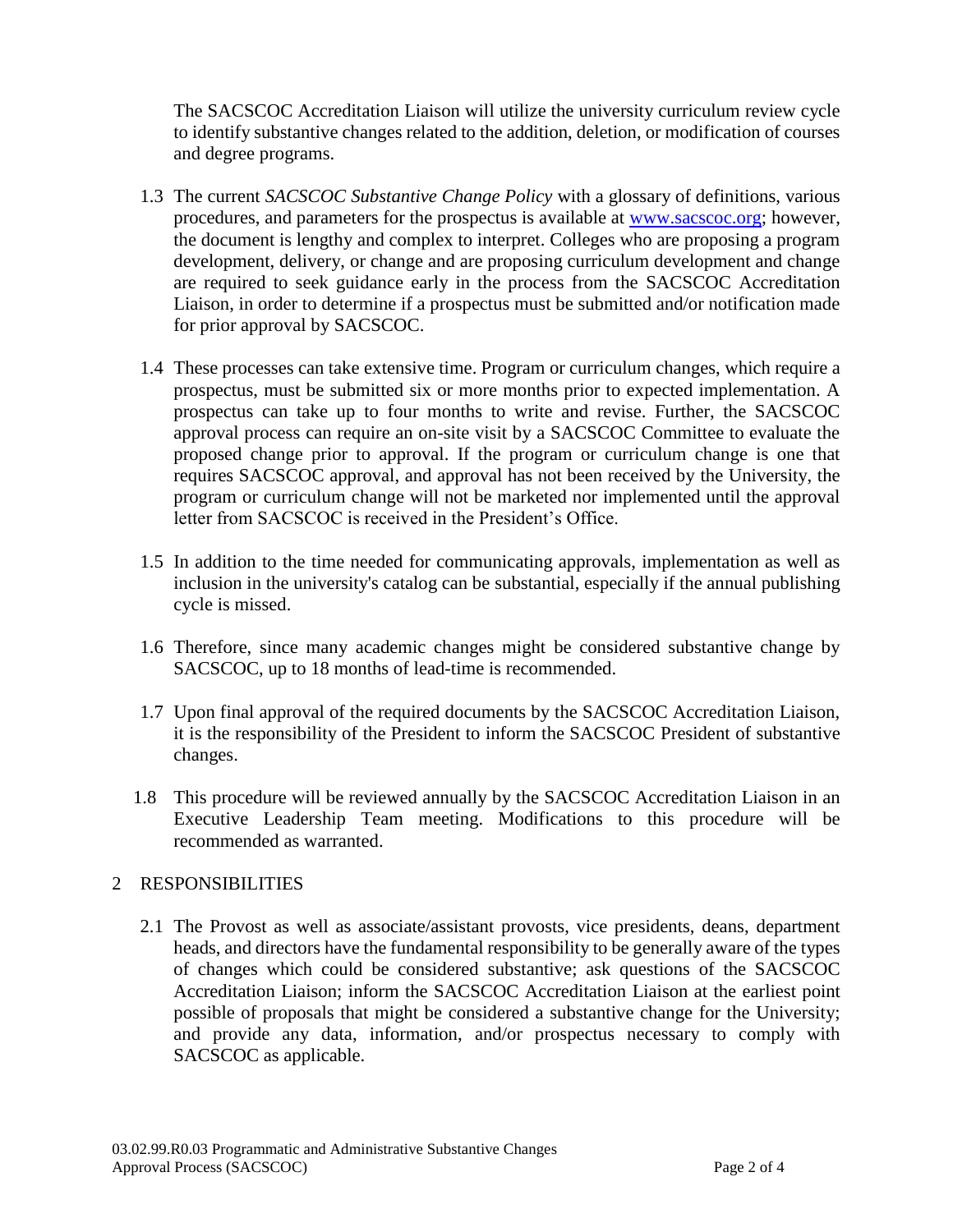- 2.2 If it is discovered that a program considered a substantive change has been implemented without SACSCOC prior notification, as required, the university administrator (e.g. Provost, dean, department head, et al.) must notify the SACSCOC Accreditation Liaison who, after researching the specifics of the matter, will immediately take the required steps for notification to SACSCOC.
- 2.3 In instances where practices of programs suspected to be out of compliance with this procedure or with SACSCOC policies or *Principles of Accreditation*, the SACSCOC Accreditation Liaison will bring it to the attention of the Provost and the President for timely resolution.
- 2.4 The SACSCOC Accreditation Liaison will be responsible for communicating the submissions to and responses from SACSCOC to the university community.
- 2.5 The Department of Institutional Effectiveness and Research will be responsible for maintaining a web page of official notifications and approvals from SACSCOC regarding substantive changes and for maintaining an up-to-date, comprehensive inventory showing the status of program and curriculum submissions, changes, and approvals by the A&M System and Texas Higher Education Coordinating Board.

#### 3 COMPLIANCE AND PENALITIES FOR NON-COMPLIANCE

3.1 Failure to comply with this policy and procedure can result in penalties of varying degrees of seriousness. *Substantive Change of SACSCOC Accredited Institutions* policy statement explains one of the possible penalties: "if an institution fails to follow SACSCOC substantive change policy and procedures, it may lose its Title IV funding or be required by the U.S. Department of Education to reimburse it for money received by the institution for programs related to the unreported substantive change. In addition, the institution's case may be referred to SACSCOC Board of Trustees for the imposition of a sanction or for removal from membership (page 13)."

## **Related Statutes, Policies, or Requirements**

Southern Association of Colleges and Schools Commission on Colleges (SACSCOC), *The <http://sacscoc.org/app/uploads/2019/08/2018PrinciplesOfAcreditation.pdf>*

Southern Association of Colleges and Schools Commission on Colleges (SACSCOC), *Substantive Change for [SACSCOC Accredited Institutions](http://sacscoc.org/app/uploads/2019/08/SubstantiveChange.pdf)*

Texas Administrative Code, Title [19, Part 1, Chapter 4, Subchapter](http://info.sos.state.tx.us/pls/pub/readtac%24ext.TacPage?sl=R&amp%3Bapp=9&amp%3Bp_dir&amp%3Bp_rloc&amp%3Bp_tloc&amp%3Bp_ploc&amp%3Bpg=1&amp%3Bp_tac&amp%3Bti=19&amp%3Bpt=1&amp%3Bch=4&amp%3Brl=274) Q, Rule 4.274

Texas Administrative Code, Title [19, Part 1, Chapter 4, Subchapter](http://info.sos.state.tx.us/pls/pub/readtac%24ext.TacPage?sl=R&amp%3Bapp=9&amp%3Bp_dir&amp%3Bp_rloc&amp%3Bp_tloc&amp%3Bp_ploc&amp%3Bpg=1&amp%3Bp_tac&amp%3Bti=19&amp%3Bpt=1&amp%3Bch=4&amp%3Brl=259) P, Rule 4.259

The Texas A&M University System Program/Administrative [Approval Submission Guidelines](https://www.tamus.edu/academic/approval-process/)

System Policy *11.10, [Academic Program Requests](http://policies.tamus.edu/11-10.pdf)*